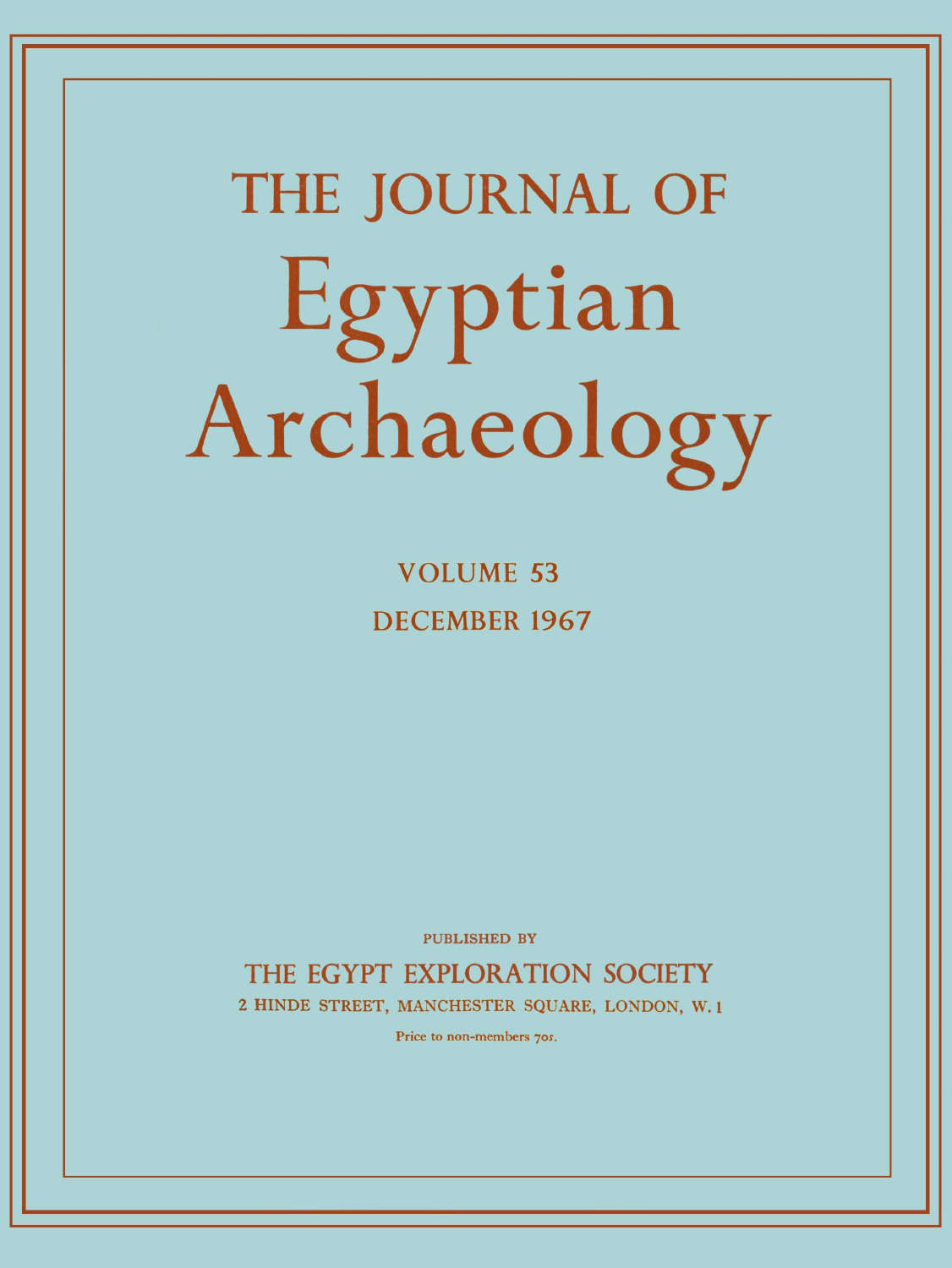## THE JOURNAL OF Egyptian Archaeology

VOLUME 53

PUBLISHED BY THE EGYPT EXPLORATION SOCIETY 2 HINDE STREET, MANCHESTER SQUARE, LONDON, W.1 I967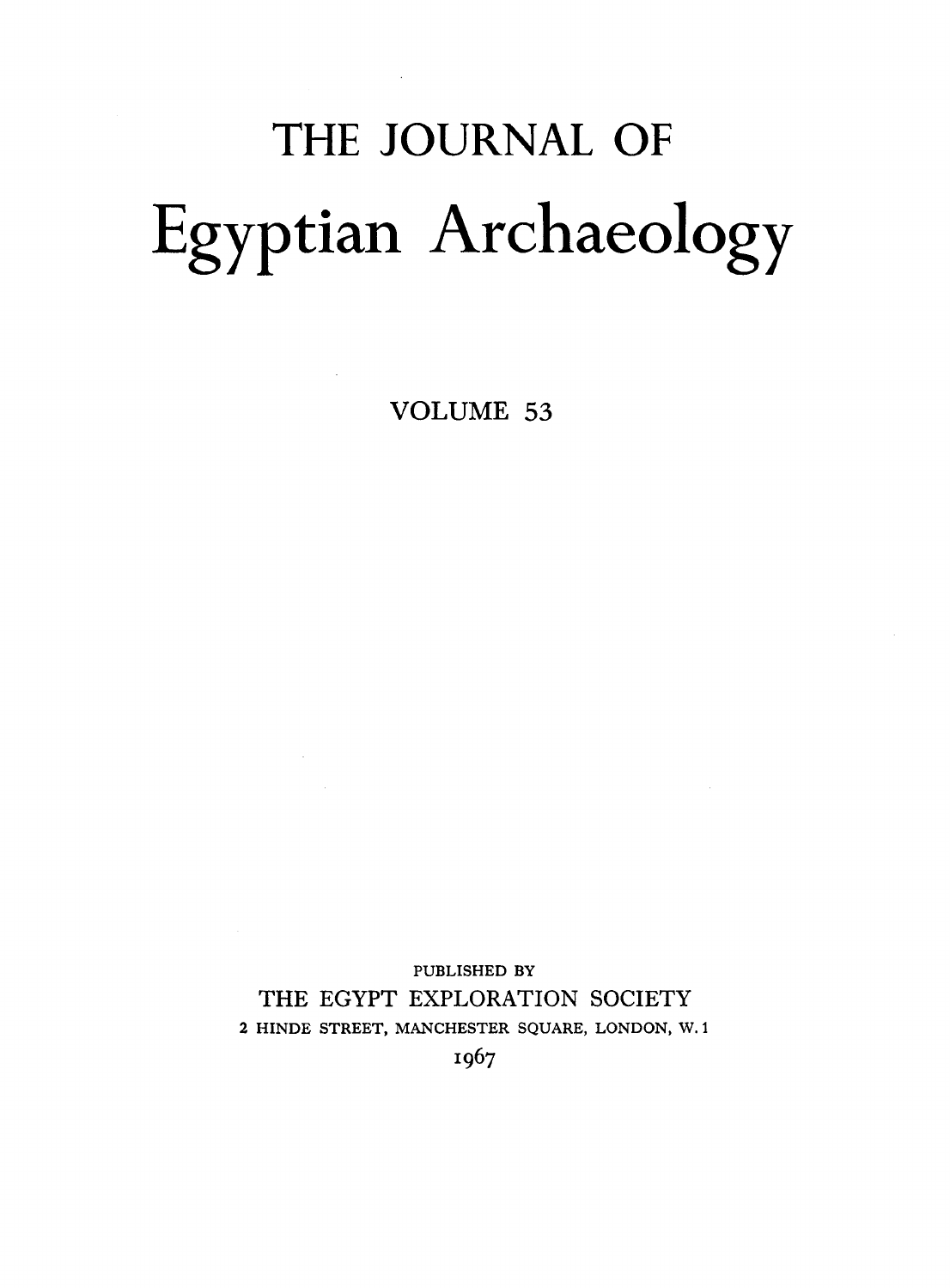#### **CONTENTS**

|                                                                                                                                                                                                                                                                                                                                               |                                                                                                                                        |                      | PAGE                                              |
|-----------------------------------------------------------------------------------------------------------------------------------------------------------------------------------------------------------------------------------------------------------------------------------------------------------------------------------------------|----------------------------------------------------------------------------------------------------------------------------------------|----------------------|---------------------------------------------------|
| EDITORIAL FOREWORD<br>and the state of the state of the<br><b>Contract Contract</b>                                                                                                                                                                                                                                                           | the contract of the contract of                                                                                                        |                      | $\mathbf{I}$                                      |
|                                                                                                                                                                                                                                                                                                                                               | J. Martin Plumley<br>$\mathcal{L}^{\text{max}}$                                                                                        |                      | $\mathbf{3}$                                      |
| SINUHE'S MESSAGE TO THE KING: A REPLY TO A RECENT                                                                                                                                                                                                                                                                                             |                                                                                                                                        |                      |                                                   |
| ARTICLE<br>$\mathcal{L}(\mathbf{r}) = \mathcal{L}(\mathbf{r}) = \mathcal{L}(\mathbf{r}) = \mathcal{L}(\mathbf{r}) = \mathcal{L}(\mathbf{r}) = \mathcal{L}(\mathbf{r}) = \mathcal{L}(\mathbf{r}) = \mathcal{L}(\mathbf{r})$                                                                                                                    | J. W. B. Barns                                                                                                                         |                      | 6                                                 |
| THE FISHES AND OTHER AQUATIC ANIMALS ON THE PUNT-                                                                                                                                                                                                                                                                                             |                                                                                                                                        |                      |                                                   |
| RELIEFS AT DEIR EL-BAHRI<br>$\mathcal{A}^{\mathcal{A}}$ , and $\mathcal{A}^{\mathcal{A}}$ , and $\mathcal{A}^{\mathcal{A}}$ , and $\mathcal{A}^{\mathcal{A}}$                                                                                                                                                                                 | E. Danelius and H. Steinitz                                                                                                            | $\ddot{\phantom{a}}$ | 15                                                |
| NAMES AND HISTORY OF THE SANCTUARIES BUILT BY                                                                                                                                                                                                                                                                                                 |                                                                                                                                        |                      |                                                   |
| TUTHMOSIS III AT DEIR EL-BAHRI                                                                                                                                                                                                                                                                                                                | Jadwiga Lipińska.<br>$\mathbf{r}$                                                                                                      | $\ddot{\phantom{a}}$ | 25                                                |
| STELOPHOROUS STATUETTES IN THE BRITISH MUSEUM.                                                                                                                                                                                                                                                                                                |                                                                                                                                        | $\ddot{\phantom{a}}$ | 34                                                |
| FOUR EGYPTIAN PIECES IN THE BIRMINGHAM CITY                                                                                                                                                                                                                                                                                                   |                                                                                                                                        |                      |                                                   |
| MUSEUM                                                                                                                                                                                                                                                                                                                                        |                                                                                                                                        | $\ddot{\phantom{a}}$ | 39                                                |
| EINE ABSTANDSURKUNDE AUS DER ZEIT DES NEUEN                                                                                                                                                                                                                                                                                                   |                                                                                                                                        |                      |                                                   |
| REICHES                                                                                                                                                                                                                                                                                                                                       |                                                                                                                                        |                      | 47<br>$\mathbf{a} = \mathbf{a} \times \mathbf{b}$ |
| THE PRACTICE OF DENTISTRY IN ANCIENT EGYPT .<br>$\mathbf{L}^{\text{max}}$                                                                                                                                                                                                                                                                     | F. Filce Leek<br>$\mathbf{r}^{\prime}$ , $\mathbf{r}^{\prime}$ , $\mathbf{r}^{\prime}$ , $\mathbf{r}^{\prime}$ , $\mathbf{r}^{\prime}$ |                      | 5 <sup>T</sup>                                    |
| ZUM OSTRAKON BRITISH MUSEUM 5637                                                                                                                                                                                                                                                                                                              | $S.$ Allam $\qquad \qquad$ . $\qquad \qquad$                                                                                           |                      | 59                                                |
| THE ILLUSORY YEAR 36 OF OSORKON I.<br>$\mathcal{L}(\mathcal{A})$ and $\mathcal{A}(\mathcal{A})$ and $\mathcal{A}(\mathcal{A})$                                                                                                                                                                                                                | H. K. Jacquet-Gordon.                                                                                                                  | $\ddot{\phantom{a}}$ | 63                                                |
| THREE PHOENICIAN SEALS OF THE EARLY FIRST MILL-                                                                                                                                                                                                                                                                                               |                                                                                                                                        |                      |                                                   |
| ENNIUM B.C.<br>$\mathcal{L}(\mathbf{r})$ , and $\mathcal{L}(\mathbf{r})$ , and $\mathcal{L}(\mathbf{r})$<br>$\mathbf{r}$ , and $\mathbf{r}$ , and $\mathbf{r}$ , and $\mathbf{r}$                                                                                                                                                             | W. A. Ward<br>$\sim 10^{11}$ m $^{-1}$                                                                                                 |                      | <b>69</b>                                         |
| TWO MUMMIES OF ANCIENT EGYPTIANS IN THE HANCOCK                                                                                                                                                                                                                                                                                               |                                                                                                                                        |                      |                                                   |
| MUSEUM, NEWCASTLE<br>$\mathbb{Z}^2$                                                                                                                                                                                                                                                                                                           | P. H. K. Gray<br>$\Delta \sim 10^{-10}$                                                                                                |                      | $\cdot$ 75                                        |
|                                                                                                                                                                                                                                                                                                                                               | J. Gwyn Griffiths<br>$\mathbf{L}$                                                                                                      |                      | $\mathcal{L}^{\text{max}}$<br>-79                 |
| The God's ' $I\#T$ -Relics<br>$\ddot{\phantom{a}}$                                                                                                                                                                                                                                                                                            | E. A. E. Reymond .                                                                                                                     | $\mathbf{r}$         | 103                                               |
| THE LATER PHASES OF MEROÏTIC CIVILIZATION .                                                                                                                                                                                                                                                                                                   |                                                                                                                                        |                      | 107                                               |
| <b>MORE PAPYRI FROM THE BRITISH MUSEUM</b><br>$\ddot{\phantom{0}}$                                                                                                                                                                                                                                                                            | R. A. Coles                                                                                                                            |                      | 12I                                               |
|                                                                                                                                                                                                                                                                                                                                               | E. G. Turner, T. C. Skeat,                                                                                                             |                      |                                                   |
|                                                                                                                                                                                                                                                                                                                                               | and J. D. Thomas .                                                                                                                     |                      | $-131$                                            |
| PRELIMINARY REPORT ON THE EXCAVATIONS AT NORTH                                                                                                                                                                                                                                                                                                |                                                                                                                                        |                      |                                                   |
| SAQQÂRA 1966-7.<br><b>Example 2</b> is a contract to the contract with B. Emery in the contract of the contract of the contract of the contract of the contract of the contract of the contract of the contract of the contract of the contract of the                                                                                        |                                                                                                                                        | $\bullet$            | 14I                                               |
| THE TELL EL-FARÂ'ÎN EXPEDITION 1967 M. V. Seton-Williams                                                                                                                                                                                                                                                                                      |                                                                                                                                        |                      | 146                                               |
| $\overline{a}$ and $\overline{a}$ and $\overline{a}$ and $\overline{a}$ and $\overline{a}$ and $\overline{a}$ and $\overline{a}$ and $\overline{a}$ and $\overline{a}$ and $\overline{a}$ and $\overline{a}$ and $\overline{a}$ and $\overline{a}$ and $\overline{a}$ and $\overline{a}$ and $\overline{a}$ and $\overline{a}$ and<br>$T = -$ | the contract of the contract of                                                                                                        |                      |                                                   |

**B**RIEF **C**OMMUNICATIONS**: Papyrus and the adhesive properties of its cell sap in relation to paper-making,** *by* **F . N . Hepper and T. Reynolds, p.** 156 ; *Lebensmiide* 83, *by* **J. Gwyn Griffiths, p.** 157 ; **The father of Khnumhotpe II of Beni Hasan,** *by* **D. B. Redford, p.** 158 ; **Remarks on some aspects of Egyptian art,** *by* **A. M. Bakir, p.** 159 ; **Was Queen Mutnedjemet the owner of Tomb** 33 **in the Valley of the Queens?,** *by* **Elizabeth Thomas, p.** 161 **; Vizier Mentehetef,** *by* **Jac. J. Janssen, p.** 163**; The mythical Sea of Knives,** *by* **H. M. Stewart, p.** 164; **The Symbolism of a Mummy Case,** *by* **John Bennett, p.** 165 **; Spoken and written Meroitic: a note on the terminal formulae in Meroitic funerary inscriptions from Armenna West,** *by*  **Bruce G. Trigger, p.** 166.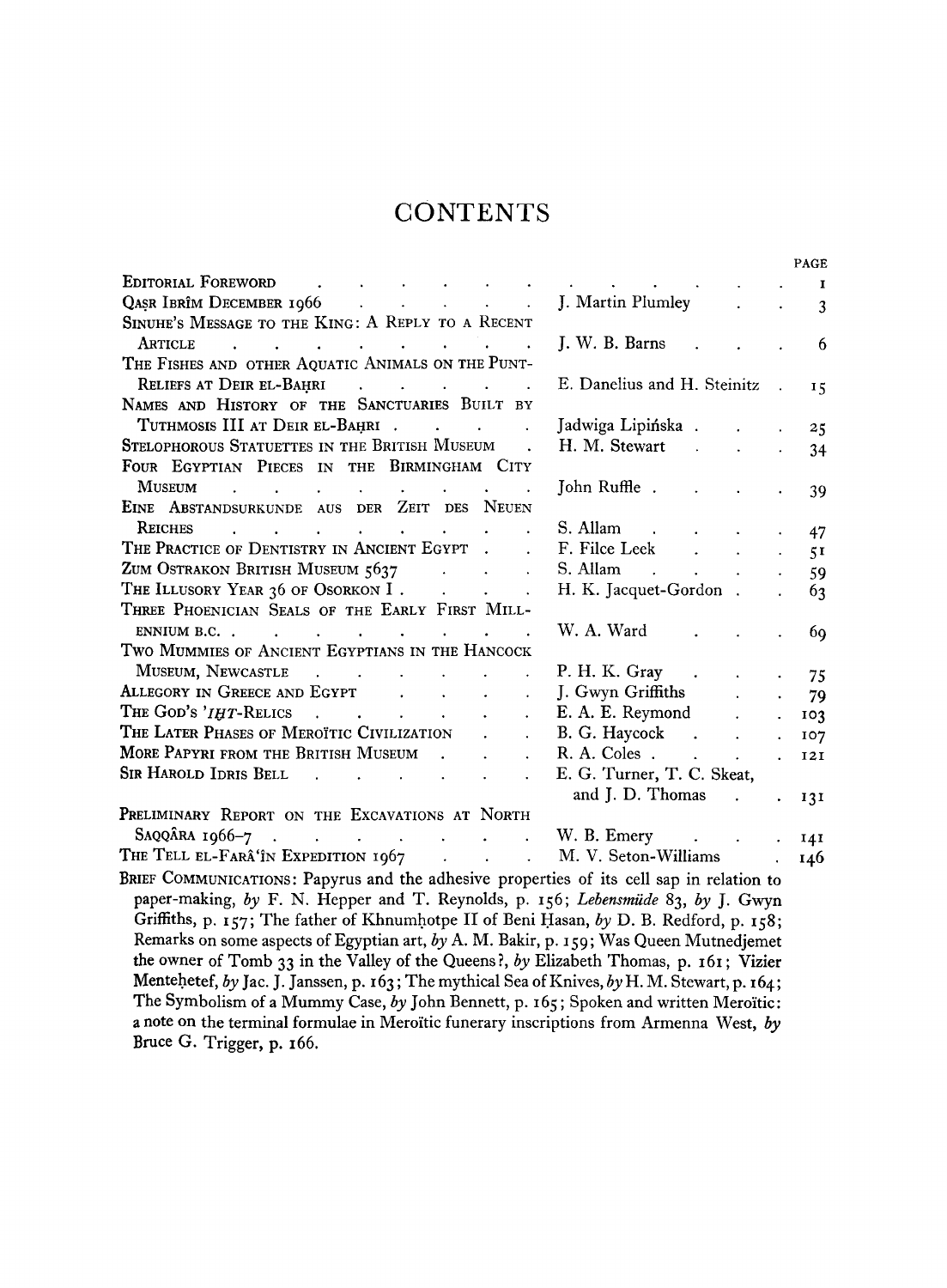#### **CONTENTS**

| <b>REVIEWS</b>                                                                                                               |                             |                      |                      |             | . nur           |
|------------------------------------------------------------------------------------------------------------------------------|-----------------------------|----------------------|----------------------|-------------|-----------------|
| J. CERNÝ, Sir Alan Gardiner 1879-1963.<br>$\ddot{\phantom{0}}$                                                               | Reviewed by C. H. S. Spaull |                      |                      |             | 170             |
| C. ALDRED, Egypt to the end of the Old Kingdom                                                                               | Janine Bourriau             |                      |                      |             | 170             |
| H. S. BAKER, Furniture in the Ancient World<br>$\mathbb{R}^2$                                                                | C. H. S. Spaull             | $\ddot{\phantom{a}}$ |                      |             | 170             |
| H. KAYSER, Die Mastaba des Uhemka<br>$\ddot{\phantom{0}}$                                                                    | C. H. S. Spaull             | $\ddot{\phantom{a}}$ |                      |             | 172             |
| H. G. FISCHER, Inscriptions from the Coptite Nome                                                                            | C. H. S. Spaull             | $\bullet$            |                      | $\sim$      | 173             |
| E. EDEL, Altägyptische Grammatik.<br>and the state of the state of                                                           | T. G. H. James              | $\mathbf{A}$         | $\ddot{\phantom{0}}$ |             | . 174           |
| W. SCHENKEL, Memphis · Herakleopolis · Theben                                                                                | T. G. H. James              | $\sim$ $\sim$        |                      |             | 175             |
| B. PORTER, R. L. B. MOSS, and E. W. BURNEY, Topo-                                                                            |                             |                      |                      |             |                 |
| graphical Bibliography. I. The Theban Necropolis.                                                                            |                             |                      |                      |             |                 |
| Part ii. Royal Tombs and Smaller Cemeteries.                                                                                 | T. G. H. James              | $\bullet$            |                      |             | . 176           |
| NINA DE G. DAVIES, Private Tombs at Thebes. Vol. IV                                                                          | A. F. Shore                 |                      | $\blacksquare$       | $\bullet$ . | 177             |
| E. F. CAMPBELL, The Chronology of the Amarna Letters                                                                         | K. A. Kitchen               |                      |                      |             | 178             |
| M. SCHIFF GIORGINI, C. ROBICHON, and J. LECLANT,                                                                             |                             |                      |                      |             |                 |
| <i>Soleb.</i> Vol. I.<br>$\mathbf{r} = \mathbf{r} \cdot \mathbf{r}$ , where $\mathbf{r} = \mathbf{r} \cdot \mathbf{r}$       | T. G. H. James              |                      |                      |             | 182             |
| R. ANTHES, Mit Rahineh 1956<br>and the contract of the                                                                       | T. G. H. James              | $\sim$               |                      |             | 18 <sub>3</sub> |
| A. M. BAKIR, The Cairo Calendar No. 86637.                                                                                   | John Barns                  |                      |                      |             | 184             |
| P. DERCHAIN, Le Papyrus Salt 825 (B. M. 10051)                                                                               | J. Gwyn Griffiths           |                      |                      |             | 186             |
| R. A. PACK, The Greek and Latin Literary Texts from                                                                          |                             |                      |                      |             |                 |
| Greco-Roman Egypt<br>$\mathbf{r} = \mathbf{r} \cdot \mathbf{r}$ , where $\mathbf{r} = \mathbf{r} \cdot \mathbf{r}$<br>$\sim$ | J. David Thomas.            |                      |                      |             | 188             |
| S. DARIS, Papiri Milanesi (P. Med.) I nn. 13-87                                                                              | E. G. Turner                |                      |                      |             | 188             |
| R. BIANCHI BANDINELLI, The Buried City. Excavations                                                                          |                             |                      |                      |             |                 |
| at Leptis Magna<br>$\mathbf{r} = \mathbf{r}$                                                                                 | D. E. Strong                |                      |                      |             | 189             |
| H. BRAUNERT, Die Binnenwanderung.<br>$\ddot{\phantom{a}}$<br>$\ddot{\phantom{a}}$                                            | J. David Thomas.            |                      |                      |             | 189             |
|                                                                                                                              |                             |                      |                      |             |                 |

### LIST OF PLATES

| PLATES I, II.         | Qasr Ibrîm December 1966 between pp. 4 and 5                               |                                                                                       |                           |                             |
|-----------------------|----------------------------------------------------------------------------|---------------------------------------------------------------------------------------|---------------------------|-----------------------------|
| PLATES III, IV.       | Stelophorous statuettes in the British Museum <i>between pp.</i> 36 and 37 |                                                                                       |                           |                             |
| PLATE V.              | Egyptian pieces in Birmingham facing p. 40                                 |                                                                                       |                           |                             |
| PLATES VI, VII.       | Egyptian pieces in Birmingham .                                            |                                                                                       |                           | $.$ between pp. 42 and 43   |
| PLATES VIII, IX       |                                                                            |                                                                                       | $\mathbf{L}^{\text{max}}$ | between $pp.52$ and $53$    |
| PLATE X.              | Dentistry in Ancient Egypt                                                 |                                                                                       |                           | facing p. 56                |
| PLATE XI.             | University College stela of Osorkon I . facing p. 64                       |                                                                                       |                           |                             |
| PLATE XII.            | Phoenician seals of the early First Millennium B.C. $facing p. 69$         |                                                                                       |                           |                             |
| PLATES XIII, XIV      |                                                                            |                                                                                       |                           | between $pp.76$ and $77$    |
| PLATES XV, XVI.       | The Coates Mummy                                                           |                                                                                       |                           | between $pp.78$ and $79$    |
| PLATE XVII.           | Papyrus London Inv. 2935-6                                                 |                                                                                       |                           | facing p. 122               |
| PLATE XVIII.          | Sir Harold Idris Bell                                                      | $\ddot{\phantom{a}}$                                                                  |                           | <i>facing p.</i> 131        |
| PLATES XIX, XX        | North Saqqâra 1966-7                                                       | $\mathcal{L}(\mathbf{r})$ and $\mathcal{L}(\mathbf{r})$ and $\mathcal{L}(\mathbf{r})$ |                           | between $pp.$ 142 and 143   |
| PLATES XXI-XXVI.      | North Saqqâra 1966–7                                                       | $\ddot{\phantom{a}}$                                                                  |                           | between $pp. 144$ and $145$ |
| PLATES XXVII, XXVIII. | Tell el-Farâ'în 1967                                                       | $\ddot{\phantom{a}}$                                                                  |                           | between $pp.$ 150 and 151   |
|                       |                                                                            |                                                                                       |                           |                             |

PAGE